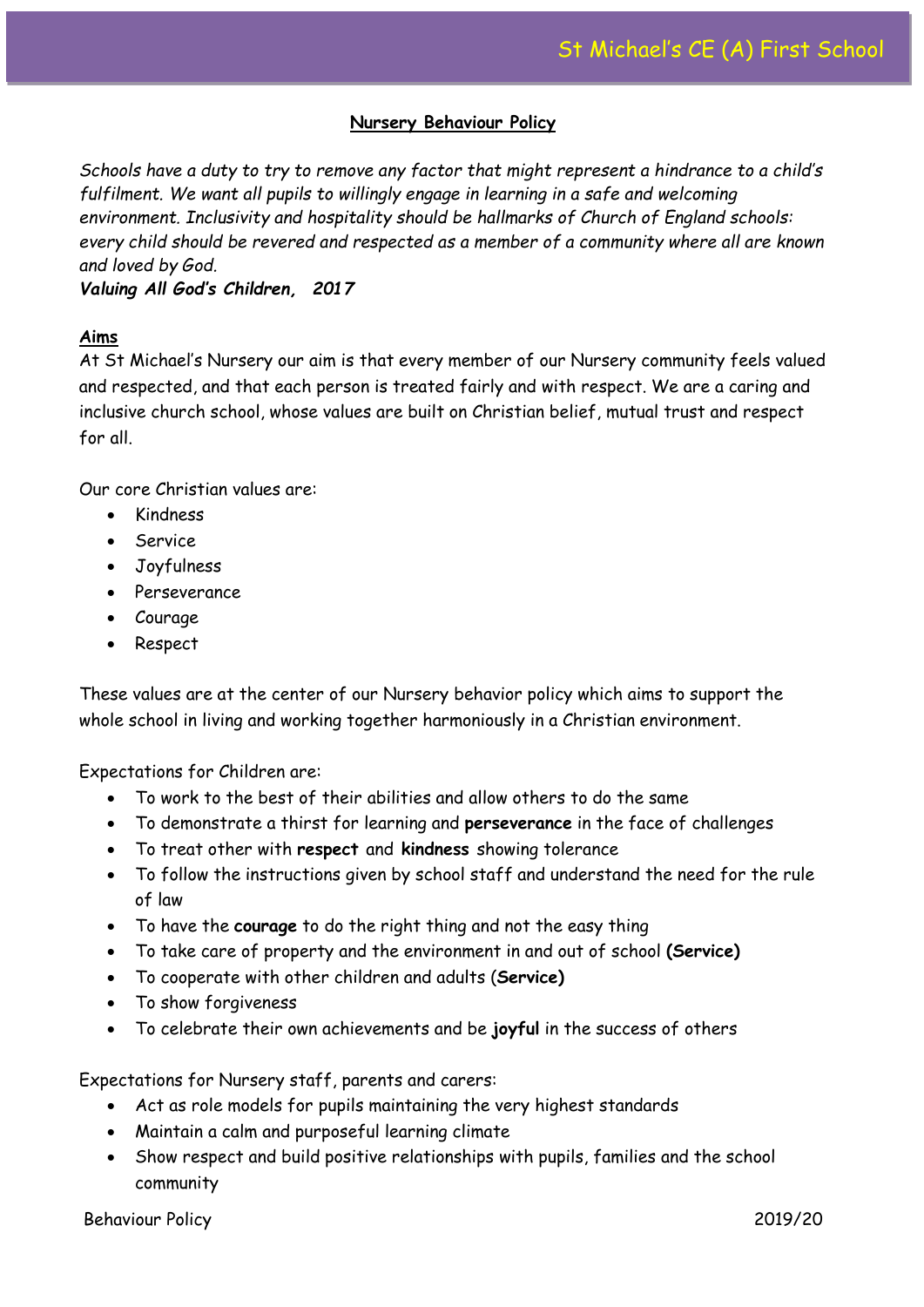- Promote personal responsibility and self- management, encourage and support pupils to be assertive but to disagree well
- Be consistent with expectations around behavior and conduct
- Investigate all incidents fully giving all parties equal opportunity to have their say
- Be fair
- Apply a positive approach to behavior management
- Intervene in a timely way
- Acknowledge and praise pupils when they have tried their best
- Proactively diffuse situations and give children an option of "time out" within the classroom instead of accruing sanctions quickly in a confrontational situation.
- Remember that all behaviour is a reaction to an emotion and help the child find strategies to modify their behaviour and take pre-emptive action when necessary.
- Challenge stereotypes

## **Class Risk Assessment**

As new children start they will work together with staff to think of objects within the nursery setting (indoors and Outdoors) that could cause harm and how this might happen. The children will be encouraged to think of ways that could prevent harm. These will form our nursery rules.

## **Rewards**

A significant part of promoting the right learning culture in pupils is the incentives used to reward positive conduct. All children, whatever their ability or background have an equal opportunity to be rewarded for their efforts. Rewards are categorised as follows:

## **Stickers**

As an immediate reward to children stickers are given for good work, behaviour, attitude or improvement.

#### **Postcards Home**

Postcards are written for a WOW moment that happens in Nursery, they are sent home to share their success with family.

#### **Seesaw**

Wow moments are also uploaded onto Seesaw so that parents have an immediate notification of these moments.

#### **Sanctions**

An integral part of the Nursery's behaviour system is the traffic light tool, these stages will be displayed in nursery in an interactive way where the children's names can be moved. Pupils start each session (am and pm) on Green reflecting our commitment to forgiveness and a clean slate.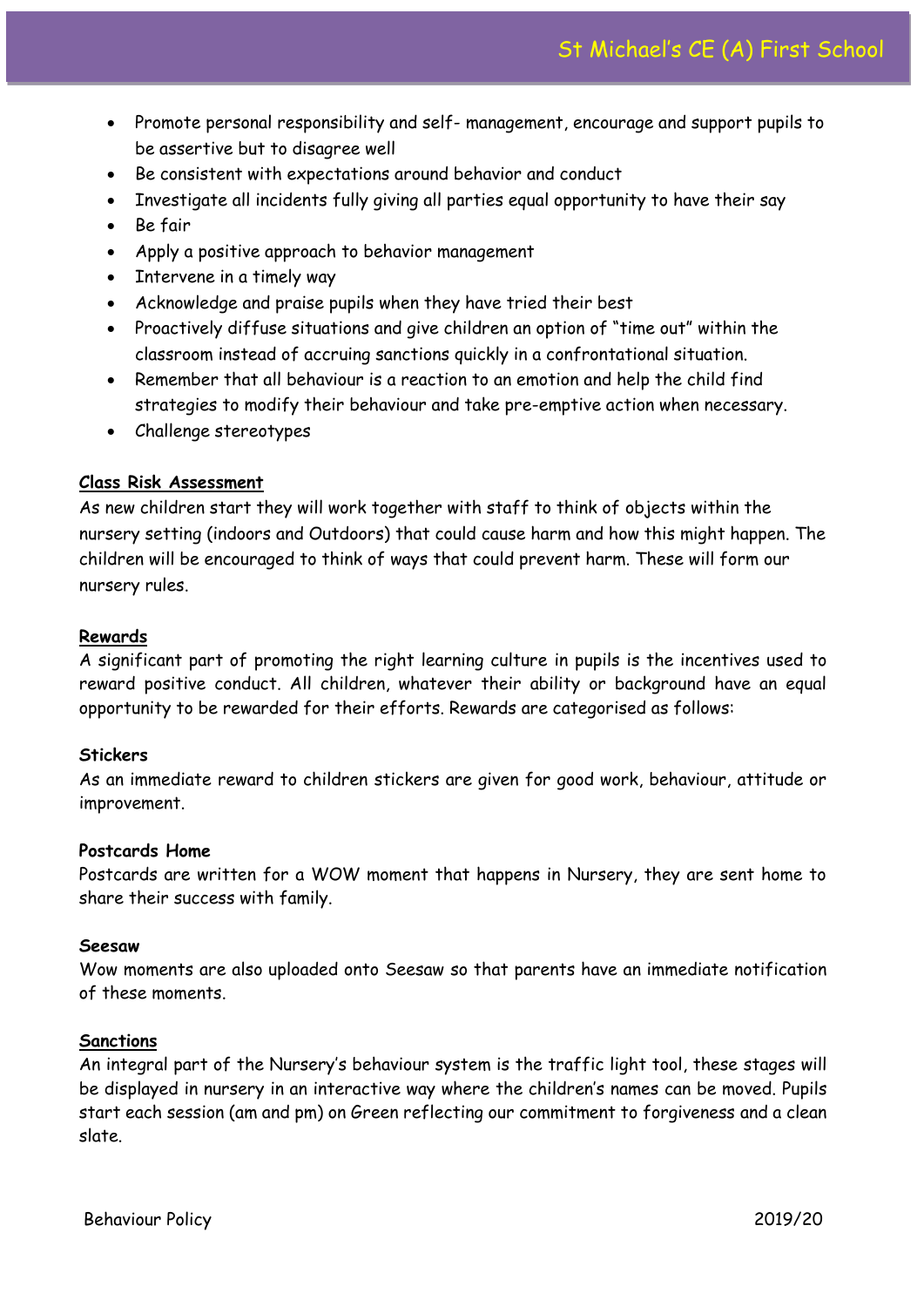We strive to equip pupils with the skills and strategies that will enable them to make good choices throughout the nursery day. If, however, choices and or conduct fall below the expected standards the nursery's agreed policy for sanctions will be followed. This is a consistent approach applied fairly across the nursery.

At the beginning of each session each child's name is placed on the Green light. If a child breaks a classroom rule, and has received a warning their name will be moved to the orange light, Should the child continue then their name will be moved to the Red light. Escalation of sanctions will be:

- 1. Time out during Child Initiated time using a 3 minute timer.
- 2. If unacceptable behaviour occurs regularly an informal chat will take place with parents face to face or by phone. A behaviour chart or specific behaviour management strategy will be implemented. Records of discussions and strategies used will be kept.
- 3. If behaviour management strategies are not having a positive impact the Nursery Manager will have a discussion with SLT leader who will advise next steps. The Nursery Manager or Key worker will arrange a formal meeting with parents to discuss further strategies to overcome behaviour problems. Continue to keep records.
- 4. If unacceptable behaviour continues a discussion will be had with the Headteacher who will send a letter to parents inviting them to discuss their child's behaviour and a behaviour plan agreed between parents and nursery.
- 5. Fixed period exclusion
- 6. Exclusion

# **Serious Incidents**

We consider the following to be serious breaches of the policy and they will therefore be subject to more serious sanctions. The behaviors must be dealt with by a member of SLT. Parents will always be contacted about these incidents.

Example incidents/behaviors include but are not limited to:

- Racism
- Homophobic, biphobic and transphobic language/attitudes
- Inappropriate Sexual language/behaviour

The incidents above are all logged. In some cases, school may need to contact other agencies (e.g. social care, police)

- Bullying (See Anti-Bullying Policy)
- Stealing
- Aggressive/violence fighting
- Spitting and biting, taking into account the age of the child
- Throwing of objects where safety is compromised
- Leaving the school site without permission
- Ongoing or repeated defiance towards a member
- Violent behaviour, including hitting out at adults
- Swearing/offensive language towards adults
- Bringing a weapon into school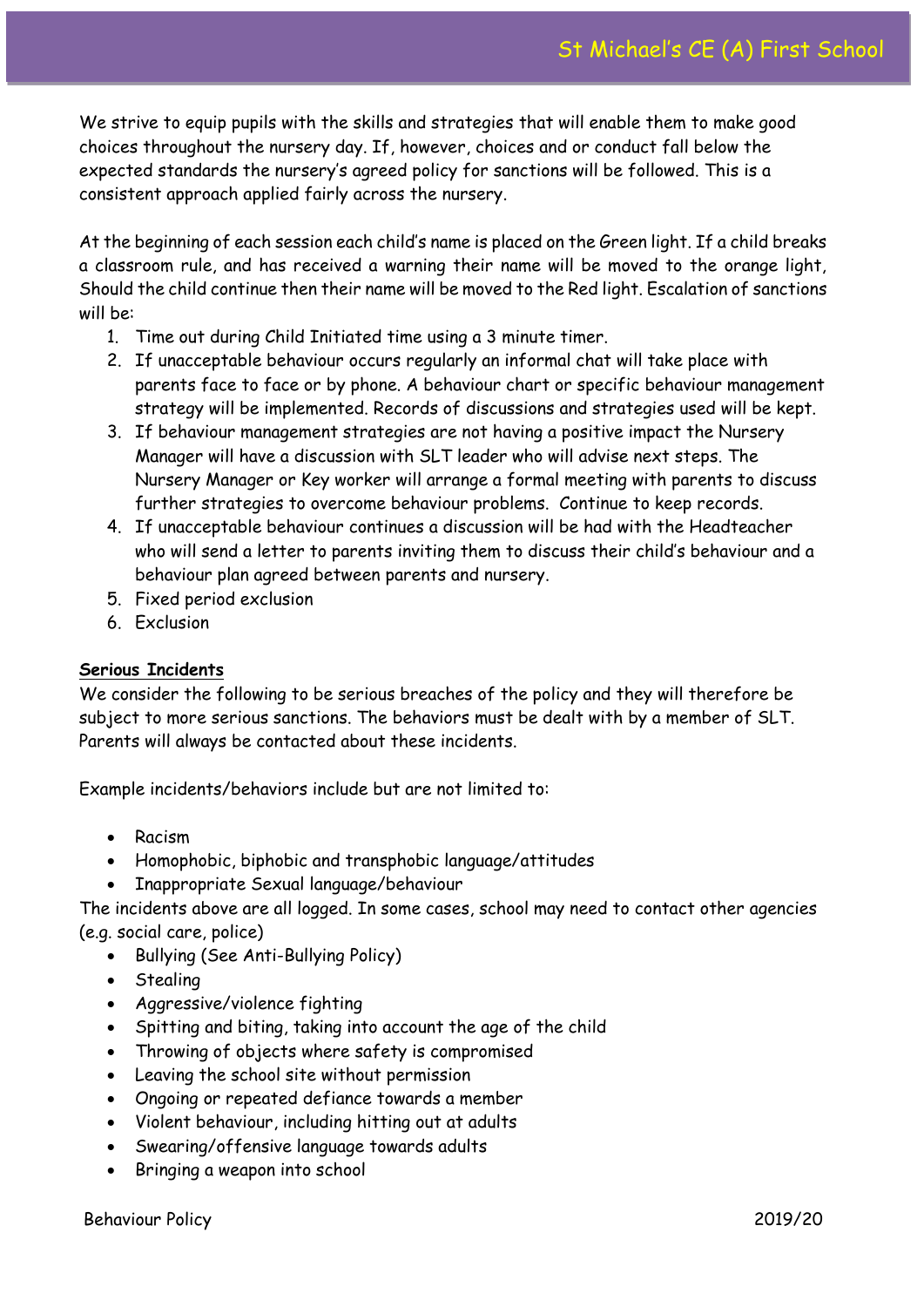- Using a dangerous weapon against another person (e.g. scissors, knife)
- Bringing other prohibited items into school (e.g. lighters, fireworks, bangers)
- Serious vandalism

Depending on the severity of each incident, the school's exclusion policy may be used to determine whether or not an exclusion is appropriate.

## **Discipline beyond the nursery gate**

The nursery's aim is to instill its core Christian values as the t-shirt that the child never takes off. Therefore, where appropriate, the nursery will impose a sanction in any case where misbehavior and or bullying occurs outside of nursery, including when the child is:

- · taking part in any activity or visit organized by nursery
- · travelling to or from nursery
- · wearing the nursery uniform
- · in some other way identifiable as a pupil at the nursery.

# **E Safety**

The nursery monitors the children's activity and use of the internet whilst in nursery. Children agree to the Acceptable Use Policy and are expected to adhere to the policy. In cases whereby children do not abide by the Acceptable Use Policy their activity will be logged. Children will be spoken to about any violations and parents will be informed. Depending on the severity of the breach, internet access may be limited or given with supervision only.

## **Staff Development and Support**

As part of the school induction process new staff will be signposted to the Behaviour Policy. Newly Qualified Teachers or teachers showing a need for development of behaviour management skills will be supported through CPD.

## **Physical Restraint**

There may be occasions where the behaviour of an individual means that staff need to intervene physically in order to control or restrain pupils. In accordance with DfE guidance, 'Use of Reasonable Force' July 2013, all nursery staff have legal power to use reasonable force.

All staff must use their professional judgement when considering a physical intervention and this should only be applied as a last resort. Circumstances where intervention might be deemed appropriate include:

- To prevent pupils from hurting themselves or others
- · To prevent pupils from damaging property
- To prevent pupils from causing disorder

All staff receive awareness training and individual training is provided for staff in specific roles within nursery.

## Behaviour Policy 2019/20